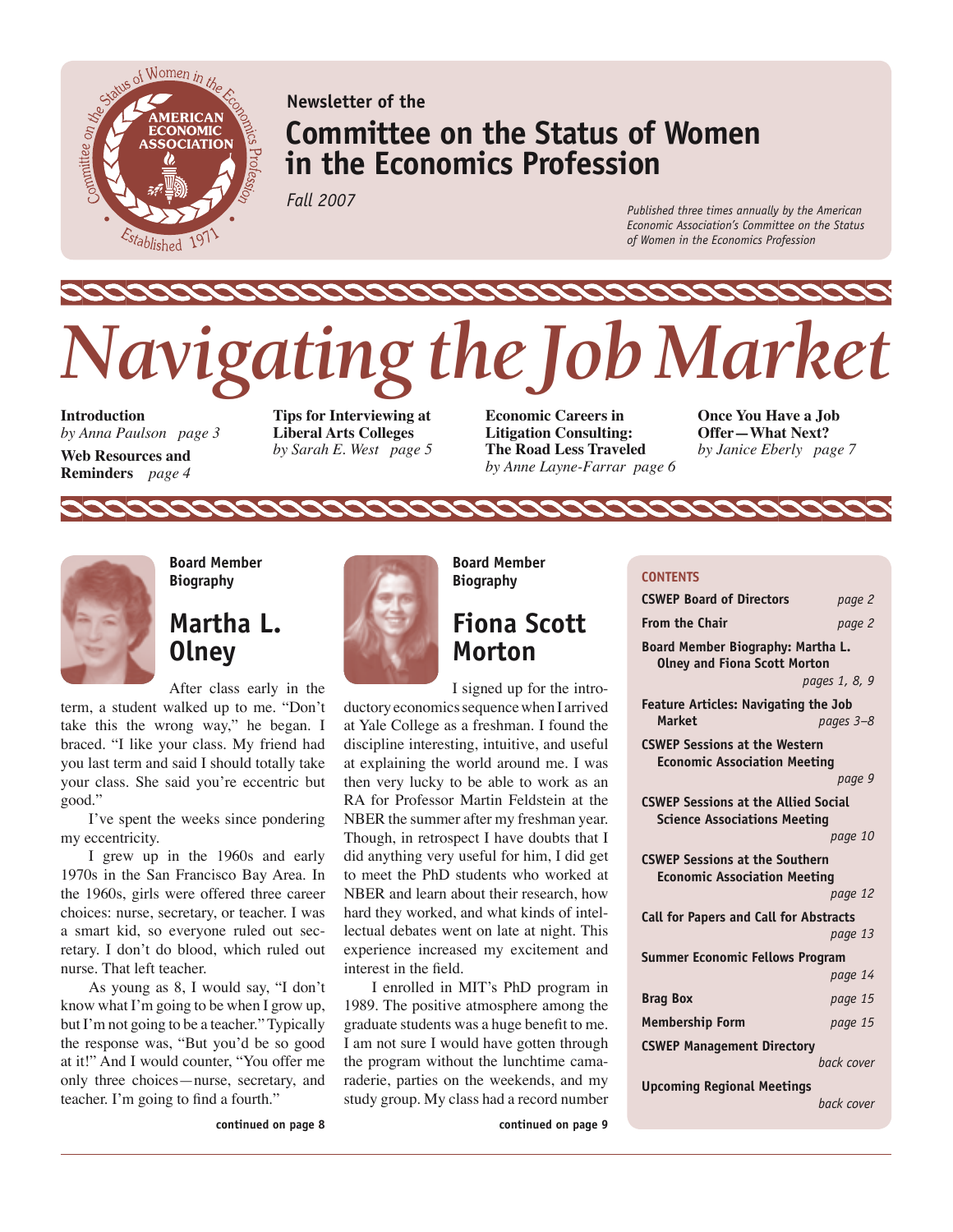## **DIRECTORY OF CSWEP BOARD MEMBERS**

#### **Lisa Lynch, Chair**

Fletcher School of Law and Diplomacy Tufts University 160 Packard Avenue Medford, MA 02155 cswep@tufts.edu

#### **Joan G. Haworth, Membership-Chair** ERS Group 4901 Tower Court

Tallahassee, FL 32303 (850) 562-1211 FAX (850) 562-3838 jhaworth@ersgroup.com

#### **Katharine G. Abraham**

University of Maryland 1218 LeFrak Hall College Park, MD 20742 (301) 405-1004 FAX (301) 314-7912 kabraham@survey.umd.edu

#### **Linda A. Bell**

Economics Department Haverford College 370 Lancaster Avenue Haverford, PA 19041-1392 (610) 896-1253 Fax: (610) 896-1041 lbell@haverford.edu

#### **Donna Ginther**

Department of Economics University of Kansas Summerfield Hall Lawrence, KS 66045-7585 dginther@ku.edu

#### **Gail Hoyt**

University of Kentucky 335D Gatton Business & Economics Bldg. Lexington, KY 40506-0034 (606) 257-2517 FAX (606) 323-1920 ghoyt@pop.uky.edu

#### **Anna Paulson**

Federal Reserve Bank of Chicago 230 South LaSalle Street Chicago, IL 60604-1412 Anna.Paulson@chi.frb.org

## **What is CSWEP?**

CSWEP (the Committee on the Status of Women in the Economics Profession) is a standing committee of the AEA (American Economics Association). It was founded in 1971 to monitor the position of women in the economics profession and to undertake activities to improve that position. Our thrice yearly newsletters are one of those activities. See our website at www.cswep.org for more information on what we are doing.

## **CSWEP NEWSLETTER STAFF**

Lisa Lynch, Editor Anna Paulson, Co-editor Kathy Spagnoli, Assistant Editor Karine Moe, Oversight Editor Leda Black, Graphic Designer

#### **Karine S. Moe**

Macalester College 1600 Grand Avenue St. Paul, MN 55105 (651) 696-6793 FAX (651) 696-6746 moe@macalester.edu

#### **Fiona M. Scott Morton**

Professor of Economics and **Strategy** Yale School of Management Box 208200 New Haven, CT 06520-8200 (203) 432-5569 Fax: (203) 432-6974 fiona.scottmorton@yale.edu

#### **Patricia C. Mosser**

Senior Vice President Markets Group Federal Reserve Bank of New York 33 Liberty Street New York, NY 10045 (212) 720-6416 Fax: (212) 720-2947 Trading desk: (212)720-6860/6880 All numbers may be also dialed with 646 area code. patricia.mosser@ny.frb.org

#### **Martha L. Olney**

University of California Department of Economics 549 Evans Hall, #3880 Berkeley CA 94720-3880 510-642-6083 (o) molney@econ.berkeley.edu http://socs.berkeley.edu/~olney

#### **Nancy Rose**

Massachusetts Institute of Technology Department of Economics MIT Room E52-371B Cambridge MA 02139 (617) 253-8956 FAX (617) 253-1330 nrose@mit.edu

#### **Richard Startz**

Department of Economics University of Washington Box 353330 Seattle, WA 98195-3330 startz@u.washington.edu



# **From the Chair**

I am pleased to report that six participants in our newly established AEA/NSF Summer Fellows program, jointly run with the AEA's Committee on the Status of Minority Groups in the Economics Profession, have just completed their research experience at The Federal Reserve Bank of Boston, The Federal Reserve Bank of New York, The Federal Reserve Bank of San Francisco, and the Board of Governors of the Federal Reserve Bank. The purpose of this program is to increase the participation and advancement of women and underrepresented

minorities in economics and the fellowship allows the fellow to spend a summer in residence at a sponsoring research institution such as a Federal Reserve Bank or other public agency. Information on next year's program will be posted at www. cswep.org/summerfellows. We are interested in expanding the number of public agencies that participate in this program so if you have suggestions of contact people who would be interested in sponsoring summer fellows please send us an email at cswep@tufts.edu or contact Dick Startz at startz@u.washington.edu.

All of us on the CSWEP board are looking forward to seeing you in New Orleans this January at the ASSA meetings. We will sponsor three gender related sessions including "Marriage, Divorce, and Fertility," "Education and Occupational Choice," and "Saving and Investment Decisions: How Do Women Fare?" along with three sessions in development economics including "Marriage and Motherhood in Developing Countries," "Political Economy in Developing Countries: Evidence from India," and "Health and Education in Developing Countries." Plan to stop by the CSWEP hospitality suite for continental breakfast or a beverage during the day on January  $4<sup>th</sup>$  and  $5<sup>th</sup>$  from 7:30am–4:00pm in the Grand Salon 15 at the Hilton New Orleans Riverside Hotel and January  $6<sup>th</sup>$  from 7:30am–noon. This is a great place to network with other CSWEP associates or find some peace and quiet. Come early and often! We are looking for volunteers to help staff the hospitality suite so if you are interested please send an email to cswep@tufts.edu. We will also be hosting a business meeting on January  $4<sup>th</sup>$  from 5:00–6:00pm in the Cambridge Room at the Hilton New Orleans Riverside Hotel. At this meeting we will announce this year's winner of the Carolyn Shaw Bell award and I will present the results from our most recent survey of economics departments. Afterwards we will celebrate with CSWEP award winners at a reception from 6:00–7:30pm in the Price of Wales room at the Hilton New Orleans Riverside Hotel.

Following the annual meetings in New Orleans we will hold a national mentoring workshop funded by the National Science Foundation from January 6–8. If you are interested in serving as a mentor for the New Orleans workshop please get in touch with us at cswep@tufts.edu or contact Donna Ginther at dginther@ku.edu. Our next mentoring workshop will be at the Southern Economic Association meetings in 2009. In the meantime please take advantage of our mentoring fund program that provides travel funds to permit mentors to either extend a visit to an institution for the purpose of mentoring or to visit an institution for that purpose alone. More information on this program can be found at www.cswep.org/mentoring/fund.htm.

Planning ahead, you are still in time to submit your abstracts to CSWEP if you would like to be considered for the 2009 ASSA meetings in San Francisco. We are sponsoring three gender-related sessions and three non-gender related sessions on public economics at these meetings. Please email a cover letter (specifying to which set of sessions the paper is being submitted) and a copy of a one- to two-page abstract (250–1000 words), clearly labeled with the paper title, authors' names and contact information for all the authors by January 11, 2008 to cswep@tufts.edu.

Finally, CSWEP wants to hear from you. Please send me announcements of grants received, promotions and/or tenure decisions, and new appointments so that we can put them in our brag box. You can email them to cswep@tufts.edu.

—Lisa M. Lynch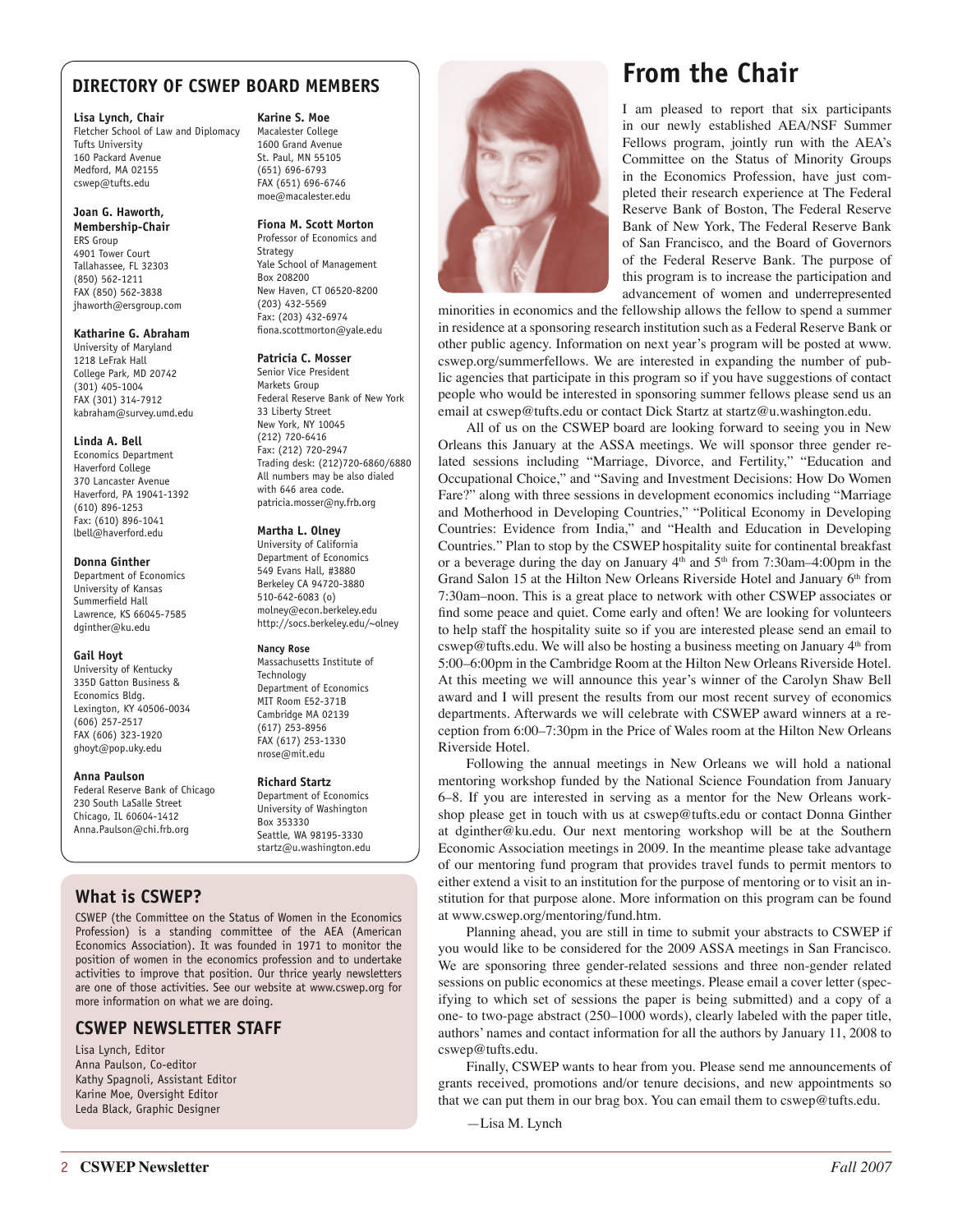# *Navigating the Job Market*



## *—Introduction by Anna Paulson, Federal Reserve Bank of Chicago*

In economics departments across the U.S. and overseas, thoughts are turning to the job market. Graduate students are polishing their job market papers and thinking about how to best navigate the interview process and land a job. Placement heads are holding meetings with students going on the job market and trying to answer their questions. Advisors are crafting letters

2222222222

of recommendation. Universities and colleges, government agencies, research and consulting firms together with a long list of other organizations are advertising job openings on JOE and through SSRN. Faculty members are trading information about openings and leads on good candidates. Recruiting chairs are relaxing, knowing that they booked a suite in New Orleans back in August, or busily lining up a last minute hotel room for interviews.

This series of articles provides information on the job market that we hope will be useful both for those seeking jobs and those seeking to hire new economics Phds. There is a wealth of detailed advice for new Phd's who are seeking jobs in research universities on the web. Rather than replicate that here, we provide an annotated guide to some of those resources.

 In addition, the articles included here highlight three aspects of the job market that receive somewhat less attention. Sarah West draws on her experience at Macalester College to give advice about how to approach a flyout to a liberal arts institution. Anne Layne-Farrar of LECG discusses careers in litigation consulting in her article. Finally, Janice Eberly offers some thoughts about what to consider *after* receiving an offer based on her experience as department chair of the Finance Department at Kellogg in a year when five new faculty members were hired.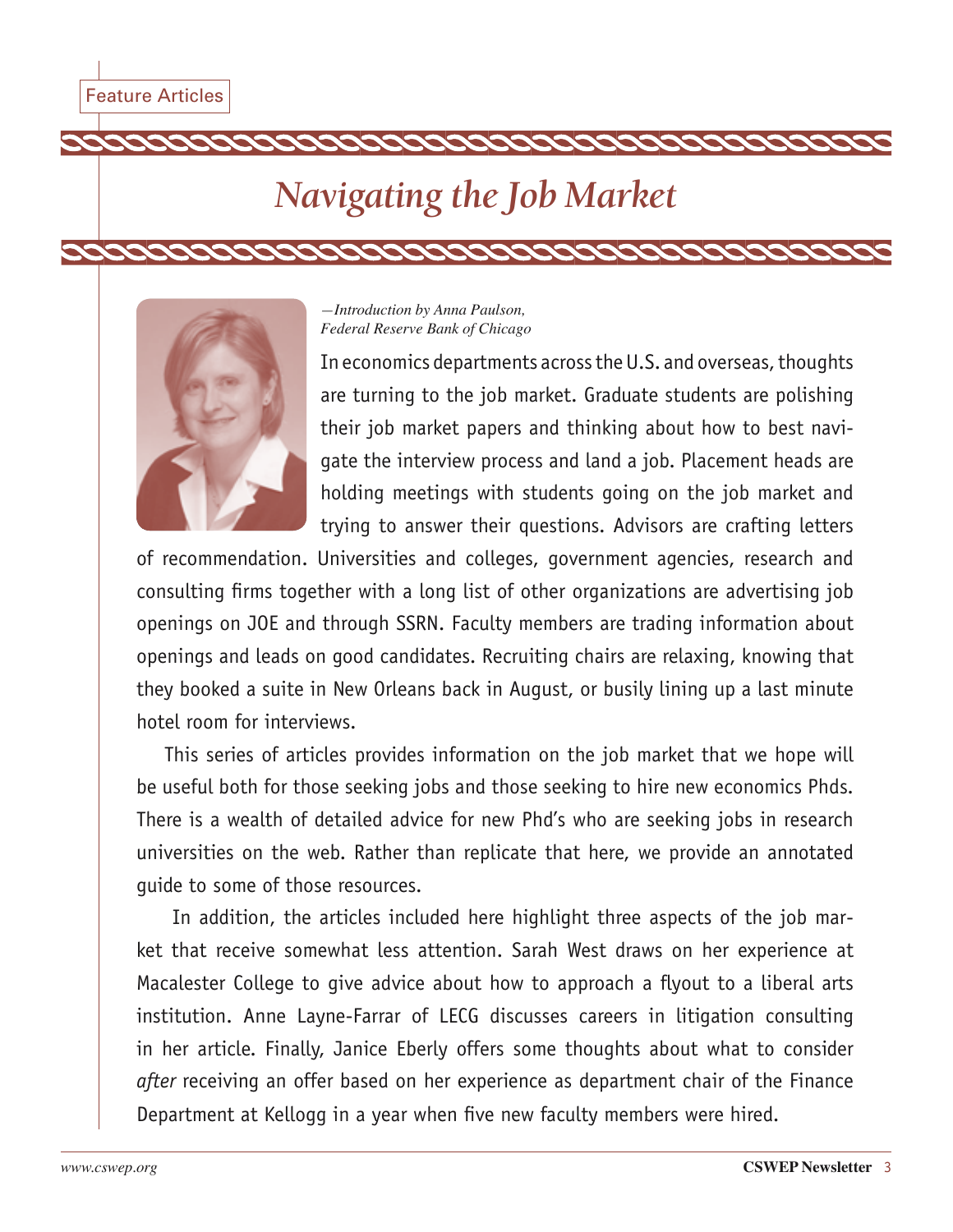

## **Job Market Resources on the Web**

**Michele Tertilt's advice (and assembled links) for PhD students** http://www.stanford.edu/~tertilt/GradResources.htm

**Harvard's site for job market candidates** http://post.economics. harvard.edu/graduate/jobmarket/

**Bob Hall's job market advice, with 2006 Elaine Bennett Research Prize winner Monika Piazzesi's comments** http://faculty.chicagogsb.edu/monika.piazzesi/research/advice.pdf

**Valery Ramey's job market site** http://econ.ucsd.edu/~vramey/placement.html

#### **David Laibson: How to navigate the job market**

http://post.economics.harvard.edu/graduate/jobmarket/LaibsonNotes. pdf

#### **Stanford's Phd Placement guide**

http://www-econ.stanford.edu/students/Phd\_Placement\_Guide.pdf

**University of Chicago economics job market Wiki (prepared by U of C graduate students who were on the job market in 2006–2007 and others). It includes information about the European job markets, liberal arts jobs, and litigation consulting as well as the academic market.**

http://www.omar.ec/wiki/index.php?title=Job\_market\_wiki

#### **John Cochrane: How to write a paper**

http://faculty.chicagogsb.edu/john.cochrane/research/Papers/phd\_ paper\_writing.pdf

**John Cawley: More detailed advice on how to navigate the job market**

http://www.aeaweb.org/joe/articles/2003/cawley\_2003.pdf

**Jonathan Shewchuk: Giving an academic talk** http://www.cs.berkeley.edu/~jrs/speaking.html

**Job market rumor forum: Anything and everything** http://econjobrumors.proboards105.com/

**On-line repository for job market files—for recruiters and candidates**

http://econjobmarket.org/

**AEA advice and links** http://www.aeaweb.org/RFE/showCat.php?cat\_id=13

**LSE: Getting an Academic Job—some European-specific information**

http://econ.lse.ac.uk/faq/mresphd/jobs.html

**Perri Capell: Wall Street Journal Article on "How to handle age questions asked during a job interview." This article is not geared for economists, but gives some suggestions on how to handle awkward interview questions.**

http://online.wsj.com/article/SB113503356587626767.html

#### **A Reminder for Interviewers**

Questions to job applicants should relate to their qualifications and ability to do the job. Federal and state laws prohibit questions about race, sex, religion, national origin, birthplace, age, family/marital status, and disability. Since it would be illegal and discriminatory to make hiring decisions based on these factors, there is no reason to ask about them during a job interview.

#### **And Some Advice for Interviewees**

While it is illegal for interviewers to ask these kinds of questions, you should think about how you will respond if they are asked. In particular, it is distressingly common for questions to be raised about your family and marital status. How you respond is highly individual, as there is no one right answer for questions like: Are you married? Do you have a spouse/partner that is also looking for a job? Do you have children? Do you plan to have children?

These questions may even be asked with good intent (to see if the institution could help find a job for your partner and therefore convince you to take their offer, for example). Rather than being caught off guard, talk with your advisors and decide on a response in advance. How you choose to answer (or not answer) may depend on many things: how you judge the intent of the question, when the question is asked (during a interview at the ASSA meetings, during a fly-out, or after a job offer has been made)?, how you think answering (or not answering) will affect your chances of receiving a flyout or a job offer at this particular institution? One option is to answer the intent of the question. For example, if you are asked whether you are a United States citizen (not legal to ask), you could reply that you are authorized to work in the U.S., which is a question a prospective employer can ask and which is appropriate to answer.

While not specifically written for economists, Perri Capell's article on handling age questions may give you some ideas for ways to deal with awkward interview questions.

http://online.wsj.com/article/SB1135033565876267 67.html.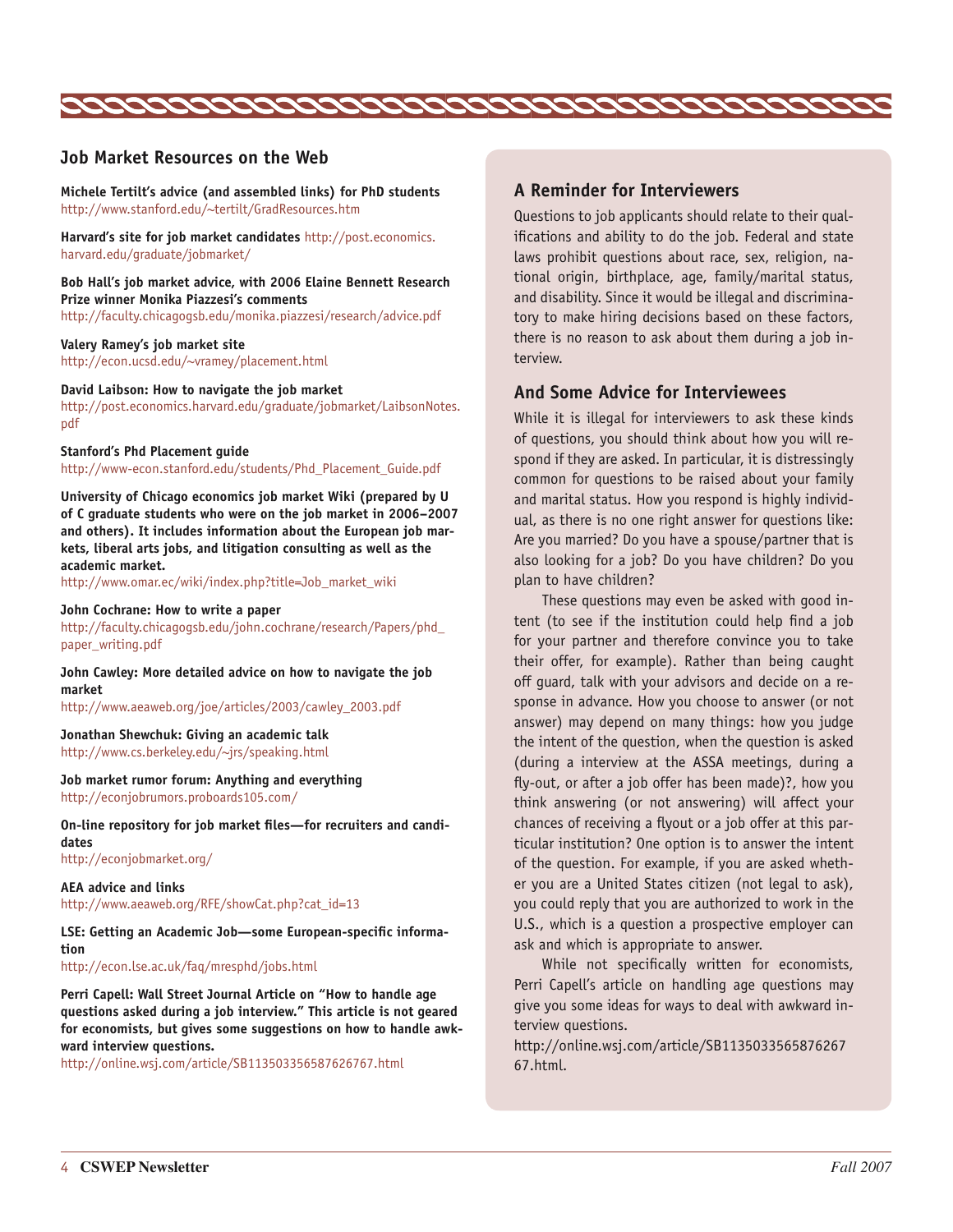# **Tips for Interviewing at Liberal Arts Colleges**

*—Sarah E. West, Associate Professor of Economics, Macalester College*



In many ways, interviewing at a liberal arts college is not all that different from visiting a research university— a visit typically lasts one and a half days, which you'll spend in half hour meetings with faculty, giving a research seminar, going out to dinner, and touring the facilities. Like any prospective employer, a liberal

arts college is trying to determine whether you might fit well into their environment. A number of elements in a campus visit to a liberal arts college might be surprising, however, especially to candidates who did not attend such an institution. Here's some advice I wish I could have given a number of candidates before they visited Macalester:

- Pitch your research seminar carefully. Your audience is likely to include undergraduate students and noneconomists in addition to economics faculty. Impressing this audience can be tricky—you've got to show your technical prowess to those who can fully appreciate those skills, but you also have to prove you can communicate your ideas to broader audiences. If you are not asked to teach a class (more on that below), this is also your chance to show you can teach. Ask your main faculty contact exactly how you should conduct your talk.
- Expect to interact with students and for this interaction to matter. Liberal arts colleges distinguish themselves from research universities by offering enhanced opportunities for undergraduates to interact—get one-on-one economics instruction, conduct research, receive career advice—with faculty. To determine whether you are up to the task (and whether you will *enjoy* the task), the hiring committee will likely have you meet with a group of students. Students are also likely to be among the voting members of the search committee—and their opinions are taken very seriously. Take care to treat students with the same respect you show faculty interviewers.
- Understand what a liberal arts college is about before you step on campus. When interviewing candidates our Dean often asks questions like, "What is the role of an economics department in a liberal arts setting?" Read the college's mission statement to get a sense of the

kind of language the college uses to express its purpose and subtly fold that language into your responses.

- Make sure you can clearly express why you would fit well into the college. *Do not* say that the reason that you want to come to a liberal arts college is that you want to avoid publication pressure. Saying so shows you are naïve (to assume that you would not feel this pressure at the college) and may signal lack of the work ethic the college seeks. *Do* talk about how you will infuse your research into your teaching and be ready to discuss not only your future research agenda but also your ideas for how you would structure specific courses (having sample syllabi earns points).
- Learn about what the department expects from junior faculty before and during your visit. Relative emphases on research, teaching, and service vary widely across liberal arts colleges. Before your visit, examine the vitas of faculty to determine the quantity and type of research that is going on, and ask faculty about departmental expectations when in your one-on-one interviews.
- If you are asked to teach a class, invest significant time preparing for it. Your duty is to show that you are or will some day be an excellent teacher. Make sure that you determine exactly what will be expected of you—will you be giving the regularly scheduled lecture or are you free to lecture on a topic of your choice?
- Expect to meet with noneconomists. Liberal arts colleges tend to be more interdisciplinary than research universities—you may be the only member of your subfield in your department but have research and teaching interests in common with someone outside of your department. And, because they are more involved in administration, faculty at liberal arts colleges have to interact more often on a day-to-day basis with colleagues from across campus. The hiring committee wants to know whether you can get along with them.

Wherever you interview, please treat the office staff well, give a firm handshake, make eye contact, smile, and don't drink too much alcohol when you're out to dinner!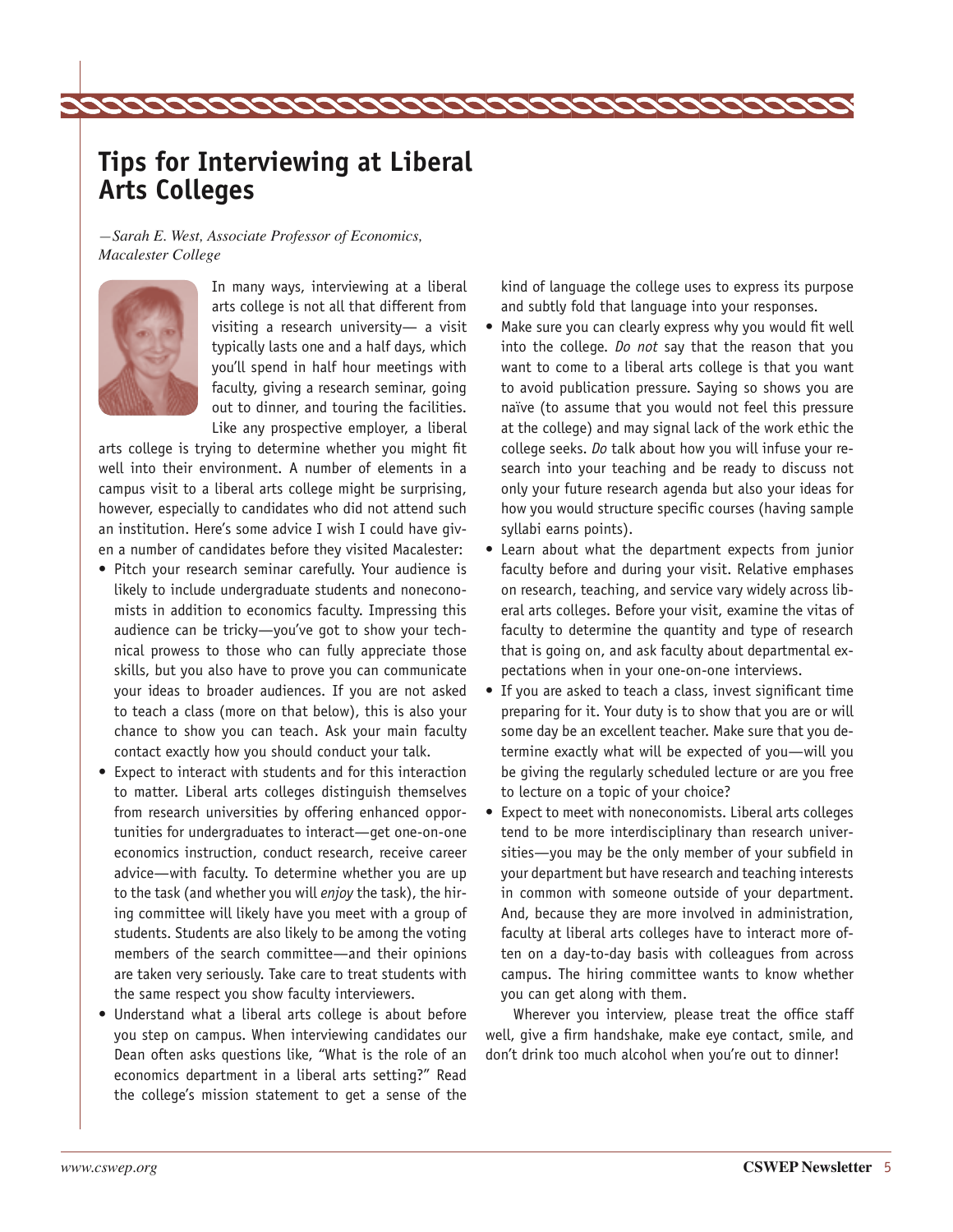# **Economic Careers in Litigation Consulting: The Road Less Traveled**

*—Anne Layne-Farrar, Director, Global Competition Policy Group, LECG Chicago PhD Economics, University of Chicago* 



Litigation consulting is a small, specialized industry, but it can offer a very rewarding career for economists interested in paths outside of the traditional academic realm. In short, we provide economic analysis––both theoretical and quantitative––for clients who are, for the most part but not always, involved

in litigation. Broadly speaking, economic consulting covers antitrust, labor and discrimination, intellectual property, and commercial litigation. Sometimes our clients are competition agencies, such as the Department of Justice or the Federal Trade Commission; sometimes the clients are the corporations accused by those and other government agencies; and sometimes the clients are firms involved in private lawsuits.

Because the work typically involves firm behavior, and whether or not that behavior has abused market power in some fashion or was otherwise harmful, our primary field of work is most closely related to industrial organization. That said, our analysis is best described as applied micro economics, so no special training in IO is required. My fields, in fact, were Labor and Econometrics, and this has provided a solid base for the work I do today.

Unlike other kinds of consulting, we do not offer corporate strategy recommendations, evaluate compensation plans, or provide any of the other more business related advice that firms frequently hire consultants to provide. Instead, our clients hire us because we are economists. In that role, we advise on market definition, assess prices in relation to competitive benchmarks, analyze firms' and consumers' incentives, evaluate the efficiency justifications (or lack thereof) of certain behaviors, and determine the likely impact on economic welfare––just to name a few. Most of our work is on complex, unstructured problems with no readily available answers in the economics literature. In fact, it is the difficult nature of the questions that drive clients to hire us.

After conducting the research to answer complicated economic questions, we have to write up our findings in clear language that lawyers, judges, and juries can understand. That means translating complex economic theory into a comprehensible account, free of jargon, relegating any heavy mathematics or econometrics to footnotes or an appendix. Heavy math and econometrics can be critical to our analysis in order to withstand the scrutiny given our work by any economic experts on the other side of a case, but it must be accompanied by intuition so that the arguments hang together for the lawyers who must interpret them.

These tasks, then, define what we look for when hiring new Ph.D.s: research and writing skills. Despite what your thesis advisor may have told you, we do not accept any warm body with a degree from a halfway decent graduate school! We generally hire from top tier schools only. We require a strong micro economics background, but equally important is an ability to translate that human capital beyond pure theory. Econometrics is not necessary, but applying theory to real world facts is.

To determine whether or not a job candidate meets these criteria, we typically require a job talk, just like on the academic job market. The difference here is content and emphasis. Instead of dwelling on the novel econometric features you employ in your thesis, we are far more interested in why those methods were worthwhile and what they allow you to say about your findings that you otherwise could not. We also check for sensitivity to real world issues and the potential for practical applications of your analysis. To assess writing and communication skills, we ask for job papers as well, or any other writing sample that you feel best conveys your ability to clearly express economic concepts.

As is probably obvious by now, a career in economic consulting is a great option for anyone who takes pleasure in the research process. Unlike academia, there are no teaching obligations (unless you count educating clients on economics), no student advisory hours to fill, and no tenure review to endure. We frequently get opportunities to publish papers, most often in law and economics or antitrust journals but occasionally in pure economics journals as well. And while we rarely get to select our research topics, I have found this to be a blessing in disguise. I now work on issues that as a graduate student I never knew existed, but that I enjoy immensely.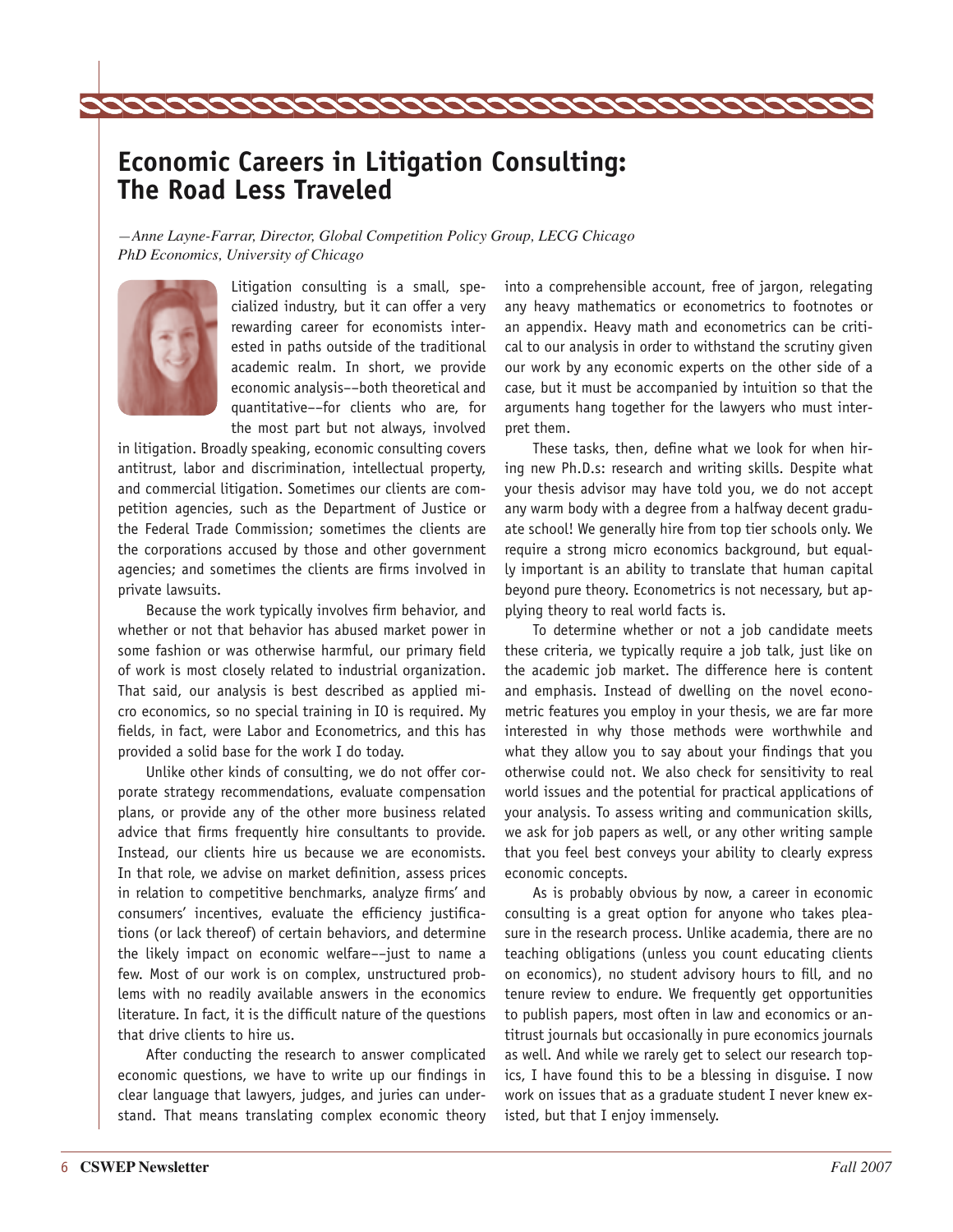# **Once You Have a Job Offer— What Next?**

*—Janice Eberly, John L. and Helen Kellogg Distinguished Professor of Finance, Northwestern University* 



Once a job offer has been made, a candidate has many choices about how to interact with his/her future professional colleagues—both those at the department you join and those at the departments you don't. While it may seem obvious, a guiding principle should be that you want your future colleagues to

be glad that you accepted their offer; it is unfortunately easy to make people question their decision to extend the job offer in the first place. When interacting with the department representative (usually the chair or the recruiting chair), you'll want to find the intersection of what areas are open to negotiation and what really matters to you.

In the academic year 2006–07, the Kellogg Finance Department hired 5 new faculty members—4 new assistant professors and a tenured full professor. This was an enormous effort on the part of the whole department, focusing on the junior recruiting committee and on those involved in senior recruiting. Because there was so much recruiting activity happening in a short period of time, it was a good "laboratory" to see many different experiences in comparison to one another. I was the department chair during this process, so I was involved in many of the recruiting conversations and negotiations. Every hire is different, but I have tried to distill a few systematic lessons that may be helpful for candidates on the job market.

#### **1. What is open to negotiation?**

What is open to negotiation varies from school to school. For example, in some schools, teaching loads and salaries are non-negotiable—every entering faculty member gets the same deal. On the other hand, the department may have flexibility over summer money, research funds and office or lab space, so these would be more readily negotiable. There's no point in trying to bargain over retirement or health benefits that are not within the department's purview. Find out what is open to negotiation and pick battles you can win.

#### **2. What is valuable to you?**

There are battles you can win, however, that you probably don't care about. Be sure to negotiate over things that

matter to you—you'll both preserve your bargaining power and give the department flexibility it may value. For example, some people care very much what they teach—if so, they should let the department know that they'd love to teach a phd course rather than undergraduates, for instance. On the other hand, if this really doesn't matter to you (or it doesn't have to happen right away), giving this flexibility back to the department is appreciated (since the teaching schedule is always over-constrained). Remember

> *While it may seem obvious, a guiding principle should be that you want your future colleagues to be glad that you accepted their offer . . .*

that if you insist on teaching a particular course, it means that one of your future colleagues may have to give it up if you have a good reason, it may be worth the potential resentment, but don't incur it on a whim.

Identifying what matters to you may be harder than it sounds—you need to decide what will matter to you *once you are on the faculty at a new school.* Other faculty may be able to help you identify these issues. Obviously, faculty with a heavily empirical research agenda may value having research funds and access to research assistants, while a computational economist may want to buy an expensive computer or access to a supercomputer. A faculty member married to another academic or professional may want help finding a job for his/her spouse, or schools for their children. Young faculty with families or the prospect of a family should inquire about family leave policies. One of our new hires was expecting a baby while on the job market, so it was natural to discuss the university's new parental leave policy. While a candidate might be reluctant (though they shouldn't!) to bring up these issues, even once the job offer has been made, I viewed this as **continued on page 8**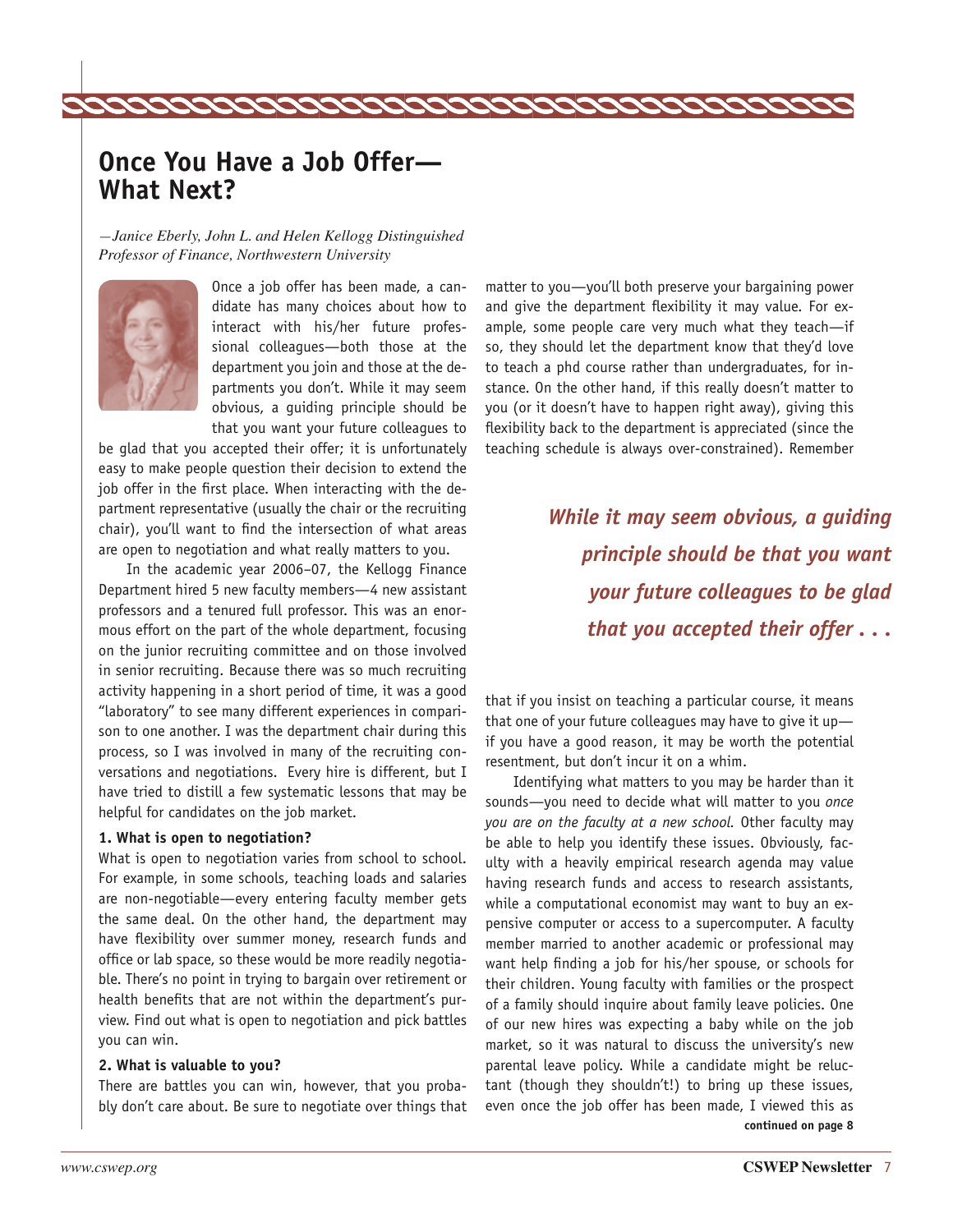# **What Next? continued from page 7**

an opportunity to highlight the benefits that Northwestern offered and how productive a faculty member could be here, even with the challenges of raising a family. I think the prospective faculty member viewed this discussion as further evidence that Northwestern was the right place for him. Identifying what is important to you gives the university a chance to distinguish itself from other competing offers.

Notice that these individual requests generally arise after a job offer has been extended. While the generic features of a faculty position can be discussed on an initial visit before a job offer has been made, most schools are reluctant to discuss special idiosyncratic features (say, spouse placement, extra research funding, lab space, etc) in any detail until the offer is concrete.

#### **3. What is your bargaining position?**

To be honest, however, these interactions are often inframarginal. In several cases, I am sure that our potential hires had effectively decided which job they would take immediately upon getting the offers. In other cases, candidates had several broadly equivalent choices and could imagine themselves in any of several faculty positions. In this situation, you should discern not only what matters most to you, but also *how your potential colleagues react when you ask.* If you have a well-reasoned request that will enhance your productivity and contribution to the department, they should want to help you. A successful hire not only walks through the door, but succeeds once she is there.

To summarize, once you have a job offer you should find out what is open for negotiation, and what is most important for your future effectiveness and productivity at that school. Once you've identified those features that are both valuable and negotiable, assess your own bargaining position—do you have competing offers to strengthen your position? Will your request have an impact on your future colleagues? Especially if you have competing offers, the negotiation process can reveal how flexible and responsive the institution is in responding to faculty requests, and how they value requests that potentially enhance faculty productivity. Remember that the school is balancing priorities, too, so try to balance your most important requests with flexibility in other areas. Finally, remember that this negotiation is the first of many interactions with your future colleagues; your professional reputation is also an important outcome of the negotiation process.

# **Martha L. Olney continued from page 1**

I gave my first school speech in  $6<sup>th</sup>$  grade, the spring that Martin Luther King, Jr. and Bobby Kennedy were both killed. It was a plea for tolerance and acceptance when hate and anger seemed the easier path.

In junior high school, I led the push for dropping the "no pants" dress code for girls. In high school, I joined Women on the Move. We were a ground-breaking group of students, teachers, and community members: women's libbers, all. Gloria Steinem wrote about our group in her new magazine, *Ms.*

> *And that started me down the path I'd spent fifteen or more years avoiding: being a teacher. I did them one better, of course, and became a professor.*

I majored in math, my love, at the University of Redlands. The women's movement seemed to have skipped over Redlands, a liberal arts college in Southern California. My activism waned. I added a second major, economics, which combined math and concern for the real world.

After graduation, I returned to the Bay Area to attend grad school at Berkeley. But I still wasn't going to be a teacher.

My second year of grad school found me in the classroom, teaching Econ 1 sections. I was good at it. I liked it.

And that started me down the path I'd spent fifteen or more years avoiding: being a teacher. I did them one better, of course, and became a professor. And I spent the next fifteen or twenty years questioning my decision. But now, at 50, I'm content with who I am.

I am an Adjunct Professor of Economics at U.C. Berkeley. It's an untenured position. I walked away from a tenured job at UMass-Amherst so that I and my partner of nearly a quarter century, Rev. Esther Hargis, could live together in Berkeley. Our almost 10 year old son, Jimmy, was born in Russia. I brought him home when he was 13 months old. I've been honored for my teaching several times at both the local and national levels. My research activity in the history of spending and household credit has recently taken a backseat to textbook writing. And I'm honored to be on the board of CSWEP, returning to my feminist roots of activism and advocacy.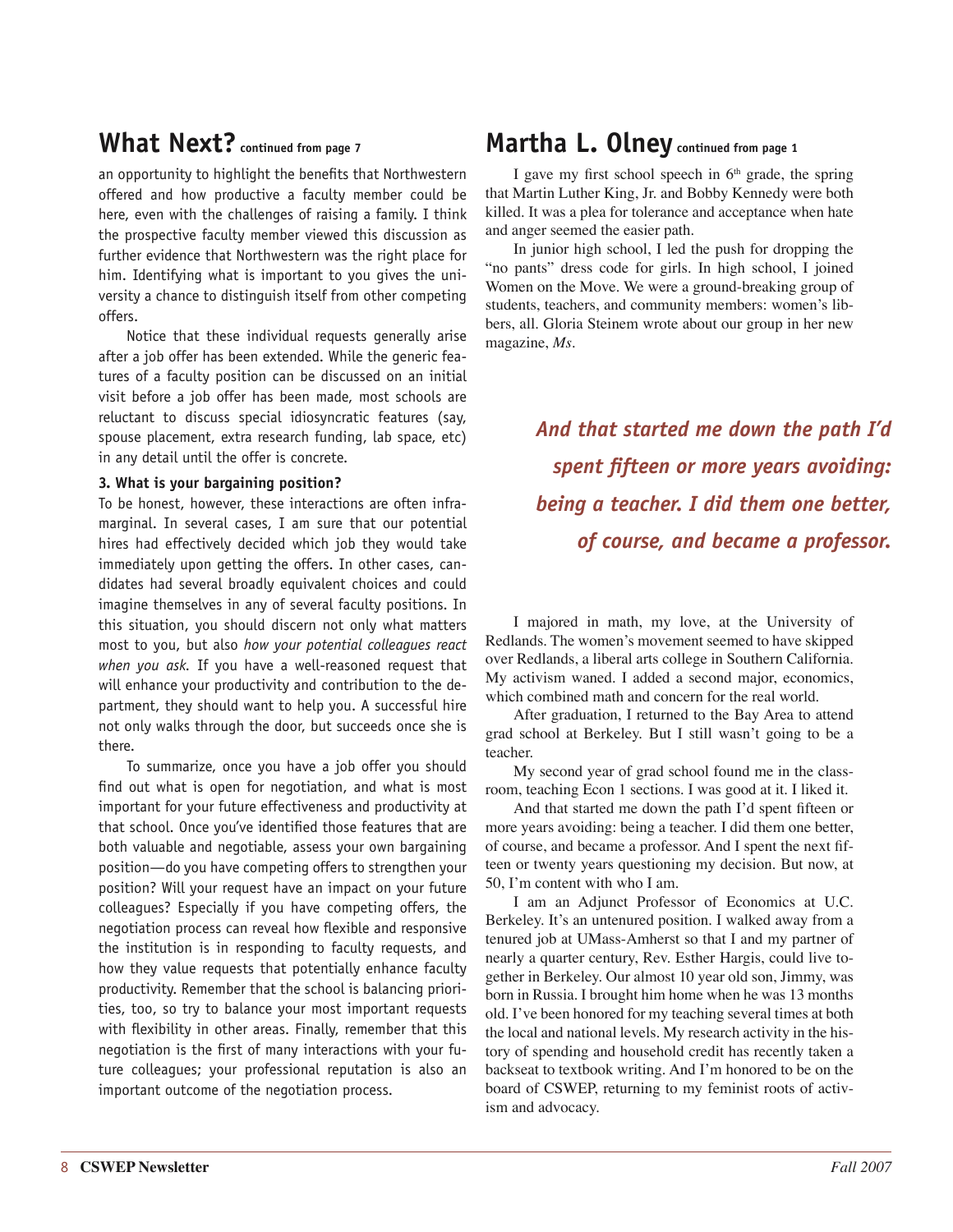Annual and Regional Meetings

# **Fiona Scott Morton continued from page 1**

of women for the MIT program at that time. Furthermore, I may have belonged to the first all-female study group at MIT: myself, Brigitte Madrian, and Judy Chevalier, all of whom are now full professors.

I took my first Industrial Organization class from Jean Tirole and was hooked. I found the theoretical and empirical analyses of competition and regulation both intellectually stimulating and relevant. I spent much of my third year gathering data in the basement of Baker Library on shipping cartels of the late 19<sup>th</sup> century. The following year MIT's Program on the Pharmaceutical Industry offered students data for their research. I began working on generic drugs and generic entry, as well as pricing and government procurement of pharmaceuticals.

My first job was at Stanford GSB, where I had an incredible mentor, Garth Saloner. Garth gave me teaching advice, publication advice, and much more; he protected junior faculty from internal school politics, and held extremely short and effective meetings. My productivity during my time at Stanford was due in large part to him. Then my husband finished his PhD and got a job in Chicago. I became an Assistant Professor at Chicago GSB. My study group was re-united; Brigitte and Judy were also at Chicago at that time, and each of us had a first child within two years. Having female friends going through the same experience at the same institution was, once again, an enormous support.

I started working on new questions about how the Internet affects off-line markets by providing information or lowering switching costs. This series of papers focused on negotiations, the role of information, and the re-distribution of rents in response to the technology. I also branched out by co-authoring with a sociologist on such topics as business owners who care about social status and do not always profit-maximize.

My husband's Chicago job changed in nature and he decided to leave it. I joined the Yale School of Management in New Haven as an Associate Professor, where Sharon Oster and I designed a maternity policy in time for the arrival of my second child. I came up for tenure when I was pregnant with my last child.

Having a husband who is also an academic, and who wants to share in raising our children, has been invaluable to my sanity and my career, and I am very grateful to him. Though fitting in everything I would like, and need to do, is a daily challenge, most working days I think about how much I love the package of activities that comprises an economics professor's job, and the continual insights the discipline of economics provides.



# **Western Economic Association 2007 Annual Meeting CSWEP Session Summaries**

## *June 29–July3, Seattle, Washington*

## **Trade, FDI, and Government Policy**

*Session Chair: Katheryn Russ (University of California, Davis and NBER)*

*Discussants: Carolyn L. Evans (Federal Reserve Board of Governors and Santa Clara University); Andreas Waldkirch (Colby College); Rossitza Wooster (California State University and Portland State University); Katheryn N. Russ (University of California, Davis and NBER)* 

- Andreas Waldkirch (Colby College) presented "Pollution Control and Foreign Direct Investment in Mexico: An Industry-Level Analysis." Do US multinational firms flock to pollution havens in developing countries as a way to lower costs? The authors build a model where pollution emissions are a choice variable in the firm's optimization problem as the basis to empirically explore this question. Using detailed location-specific data on pollution emissions within Mexico, they find that a large proportion of US FDI is drawn to areas with the highest pollution intensities.
- Rossitza Wooster (California State University and Portland State University) presented "Interdependence of Restructuring by Host Governments and Foreign Firms in Transition Economies." This paper takes an innovative game-theoretic approach to understanding the factors that influence the investment behavior of multinational firms in countries transitioning to market-based systems. In particular, the author finds that "big bang" reform will be associated with foreign takeovers of domestic firms that actually speed restructuring, while the longer-term uncertainty compels firms to minimize risk by establishing their own plants from the ground up.
- Carolyn L. Evans (Federal Reserve Board of Governors and Santa Clara University) presented "Are Antidumping Duties for Sale? Case-Level Evidence on the Grossman-Helpman Protection for Sale Model.*"* How much to campaign contributions affect the size of antidumping duties? Using a new industry-level dataset linking firms' campaign contributions with their apparent need for protection as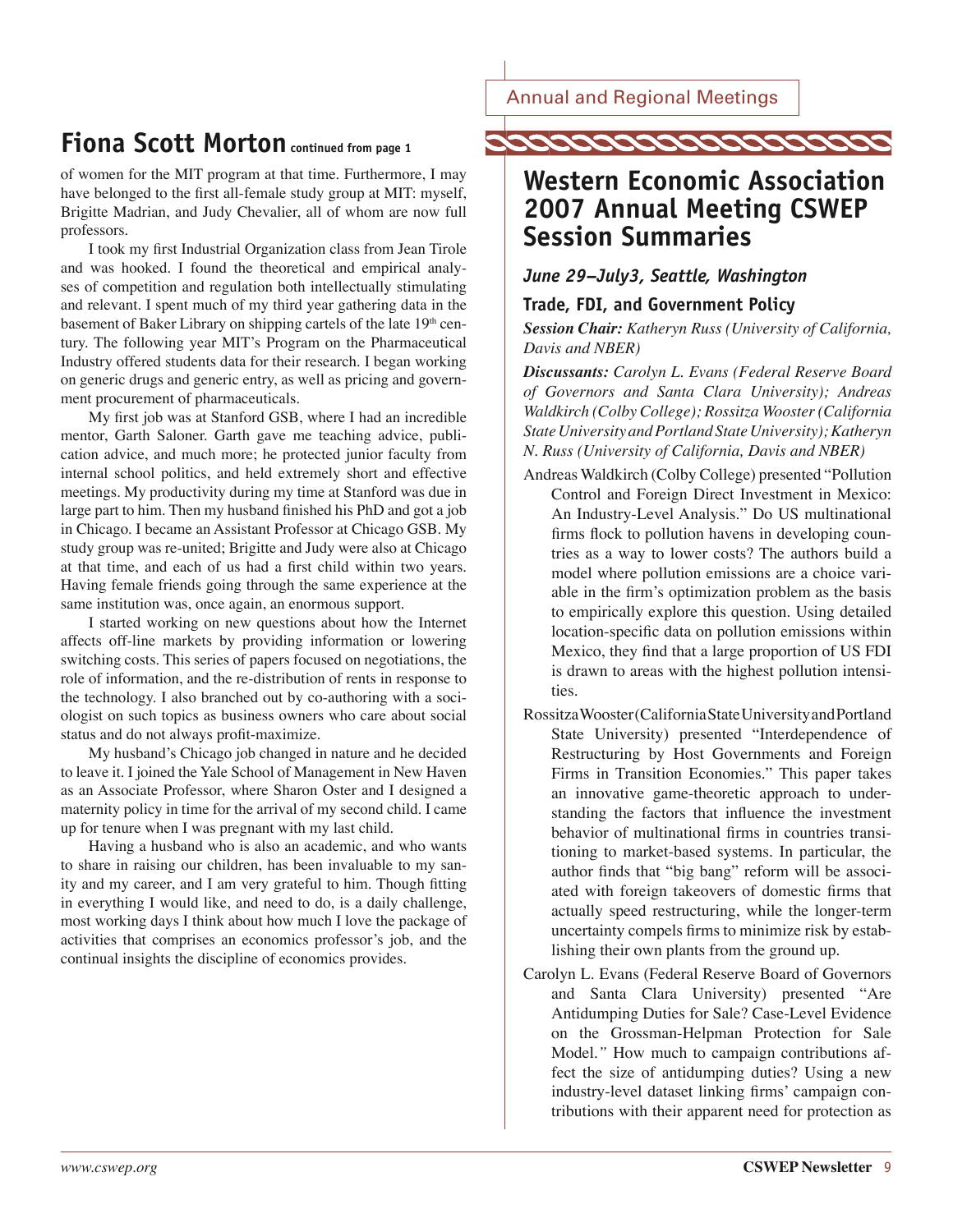measured by import penetration ratios, the authors find that politically active firms obtain significantly higher protective antidumping duties. They use a two-stage model of the government's policymaking process to overcome common endogeneity problems.

Katheryn N. Russ (University of California, Davis and NBER, with Thomas Lubik, Federal Reserve Bank of Richmond) presented "Entry, Multinational Firms, and Exchange Rate Volatility." The authors use entry by heterogeneous multinational firms to explain the "excess volatility" puzzle—the fact that real and nominal exchange rates appear at least 10 times more volatile than other macroeconomic variables like relative prices and consumption. They show that the impact of countrywide productivity shocks can cause large changes in the repatriated profits of multinational firms, which generates volatility in exchange rates, while entry (exit) by less productive firms will dampen the impact of a positive (negative) productivity shock on consumption and prices.

## **Topics in Immigration**

#### *Session Chair: Mary Lopez (Occidental College)*

*Discussants: Mary Lopez (Occidental College); Marie T. Mora (University of Texas-Pan American); Cynthia Bansak (San Diego State University); Roberto Pedace (Claremont Graduate University)*

- Marie T. Mora (University of Texas-Pan American, with Alberto Dávila and André Varella Mollick) presented "The Gender Earnings Gap among Mexican Immigrants along the U.S.-Mexico Border." Using data from the 2005 American Community Survey, the authors examine to extent to which the U.S.-Mexico border earnings "penalty" varies between men and women. Consistent with the relatively larger share of women in the Mexican immigrant workforce along the U.S.-Mexico border, they find that female Mexican immigrants faced a larger border earnings penalty than their male counterparts in 2005.
- Catalina Amuedo-Dorantes (San Diego State University, with Cynthia Bansak) presented "The Effectiveness of Border Enforcement in Deterring and Postponing Repetitive Illegal Crossings Attempts." The authors examine the extent to which border enforcement helps lower the likelihood of repetitive illegal border crossing attempts by Mexican immigrants or postpones future crossings. Using information collected by the *Encuesta sobre Migración en la Frontera Norte de México*  (EMIF), they find evidence to suggest that increasing border enforcement may deter, and in some instances slightly postpone, repetitive illegal border crossings.
- Roberto Pedace (Claremont Graduate University with Stephanie Rohn) presented "A Warm Embrace or the Cold Shoulder: Wage Outcomes in Ethnic Enclaves." The authors examine the effect of ethnic concentration on immigrant earnings in high-immigration states. Data from the 1-in-6 sample of the 2000 U.S. Census is utilized in order to analyze levels of aggregation which are not possible to explore with more readily available, but significantly smaller, public-use datasets. They find that there is some variability in enclave effects, but that they exhibit an overall negative impact for men and women.
- Mary Lopez (Occidental College, with Fernando Lozano, Pomona College) presented "Immigrant Selection and the Gender Wage Gap of Mexican Immigrants in the United States." The authors analyze the decline in the gender wage gap among Mexicans immigrants in the U.S. Using pooled data from the 1994 to 2005 Current Population Survey Outgoing Rotation Group files, the authors find that the majority of the decrease in the gender wage gap among Mexican immigrants is attributed to a change in the unobservable characteristics of immigrant women. This change has resulted in a rightward shift in the relative position of Mexican women in the earnings distribution in the U.S. and has consequently decreased the gender wage gap of Mexican immigrants.



# **CSWEP Sponsored Sessions at the 2008 Allied Social Science Associations (ASSA) Meeting**

## *January 4–6, New Orleans, Louisiana*

Please note that all events will take place in the Hilton New Orleans Riverside Hotel. Room information for paper sessions will be provided at registration.

## **Friday, January 4, 2008**

CSWEP Hospitality Room 7:30am–4:00pm Room: Grand Salon 15

## **Marriage and Motherhood in Developing Countries 8:00am**

*Presiding: Nancy Qian, Brown University* 

*Discussants: Marcus Rangel, University of Chicago; Michele Tertilt, Stanford University; Adriana Lleras-muney, Princeton University; Eric Edmonds, Dartmouth College*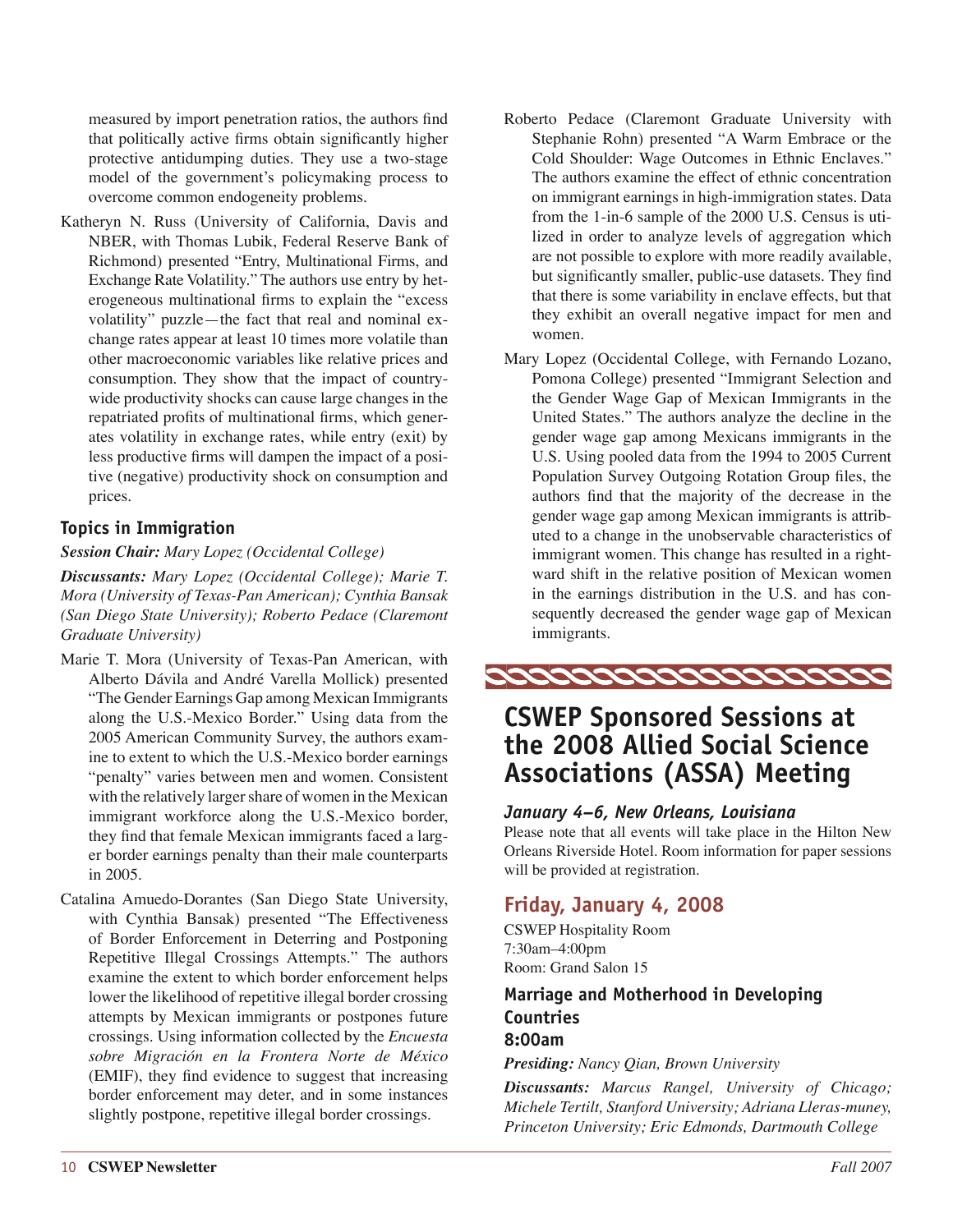- Jorge Aguero and Mindy Marks, University of California-Riverside—Disentangling the Relationship Between Motherhood and Wages: Evidence from Peru
- Manisha Shah and Raj Arunachalam, University of Melbourne—Prostitutes and Brides
- Adriana Camacho, Universidad de los Andes—Low Birth Weight and Pre-Term Babies: An Indirect Effect of Terrorist Attacks in Columbia
- Rajeev Dehejia, Tufts University and NBER Kathleen Beegle, World Bank, and Roberta Gatti, World Bank and CPER— Bride Price and Child Labor: A Higher Price for Girls Who Work More?

## **Political Economy in Developing Countries: Evidence from India 10:15 am**

*Presiding: Padma Desai, Columbia University* 

*Discussants: Amrita Dhillon, University of Warwick; Abigail Payne, McMaster University; Lori Beaman, University of California, Berkeley; Biju Rao, World Bank* 

- Rajashri Chakrabati, Federal Reserve Bank of New York, and Joydeep Roy, Georgetown University and Economic Policy Institute—Gains from a Redrawing of Political Boundaries: Evidence from State Reorganization in India
- Nandini Krishnan, Boston University—Mandated Political Representation and Public Good Provision in India
- Sujata Visaria, Boston University, Erica Field, and Rohini Pande, Harvard University—Residential Segregation and Religious Violence: Consequences for Long-Term Socioeconomic Outcomes in Ahmedabad, India
- Lakshmi Iyer, Harvard Business School, and Anandi Mani, Boston University—Traveling Agents: Political Change and Bureaucratic Turnover in India

## **Education and Occupational Choice 2:30 pm**

*Presiding: Gail Hoyt, University of Kentucky* 

*Discussants: Caroline Minter Hoxby, Harvard University; Raquel Fernandez, New York University; Alan Krueger, Princeton University; Thomas Dee, Swarthmore College* 

- Justine Hastings, Yale University and NBER, and Jeffrey M. Weinstein, Yale University—Does Gender Influence Gains from Increased Academic Opportunities
- Suqin Ge, Virginia Tech, and Fang Yang, State University of New York-Albany—Accounting for Gender Schooling Differences in the U.S.: An Overlapping Generations Analysis
- Jennifer Thacher, Melissa Binder, Janie Chermak, and Kate Krause, University of New Mexico—Faculty Compensation and Preferences: Can Differences in Job Preferences Help Explain Why Men and Women are Paid Differently?
- Alaka Holla, Innovations for Poverty Action—Missing Students: Risk, Gender, and Human Capital Investments in India

#### **CSWEP Business Meeting 5:00–6:00pm**

Room: Cambridge Room

# **CSWEP Reception 6:00–7:30pm**

Room: Prince of Wales

## **Saturday, January 5, 2008**

CSWEP Hospitality Room 7:30am–4:00pm Room: Grand Salon 15

## **Saving and Investment Decisions: How Do Women Fare? 10:15am**

*Presiding: Olivia Mitchell, University of Pennsylvania* 

*Discussants: Silvia Ardagna, Harvard University; Pascaline Dupas, Dartmouth College; Olivia Mitchell, University of Pennsylvania; Enrichetta Ravina, New York University* 

- Annamaria Lusardi, Dartmouth College, and Olivia Mitchell, University of Pennsylvania—Planning and Financial Literacy: How Do Women Fare?
- Julie Agnew, Lisa Anderson, Jeffrey Gerlach, and Lisa Szykman, College of William and Mary—Who Chooses Annuities? An Experimental Investigation of the Role of Sex, Information Bias and Financial Literacy
- Nava Ashraf, Harvard Business School, Dean Karlan, Yale University, and Wesley Yin, University of Chicago— Female Empowerment: Impact of a Commitment Savings Product in the Philippines
- Vickie Bajtelsmit and Nancy Jianakoplos, Colorado State University—Are Self-Employed Women More Financially Savvy?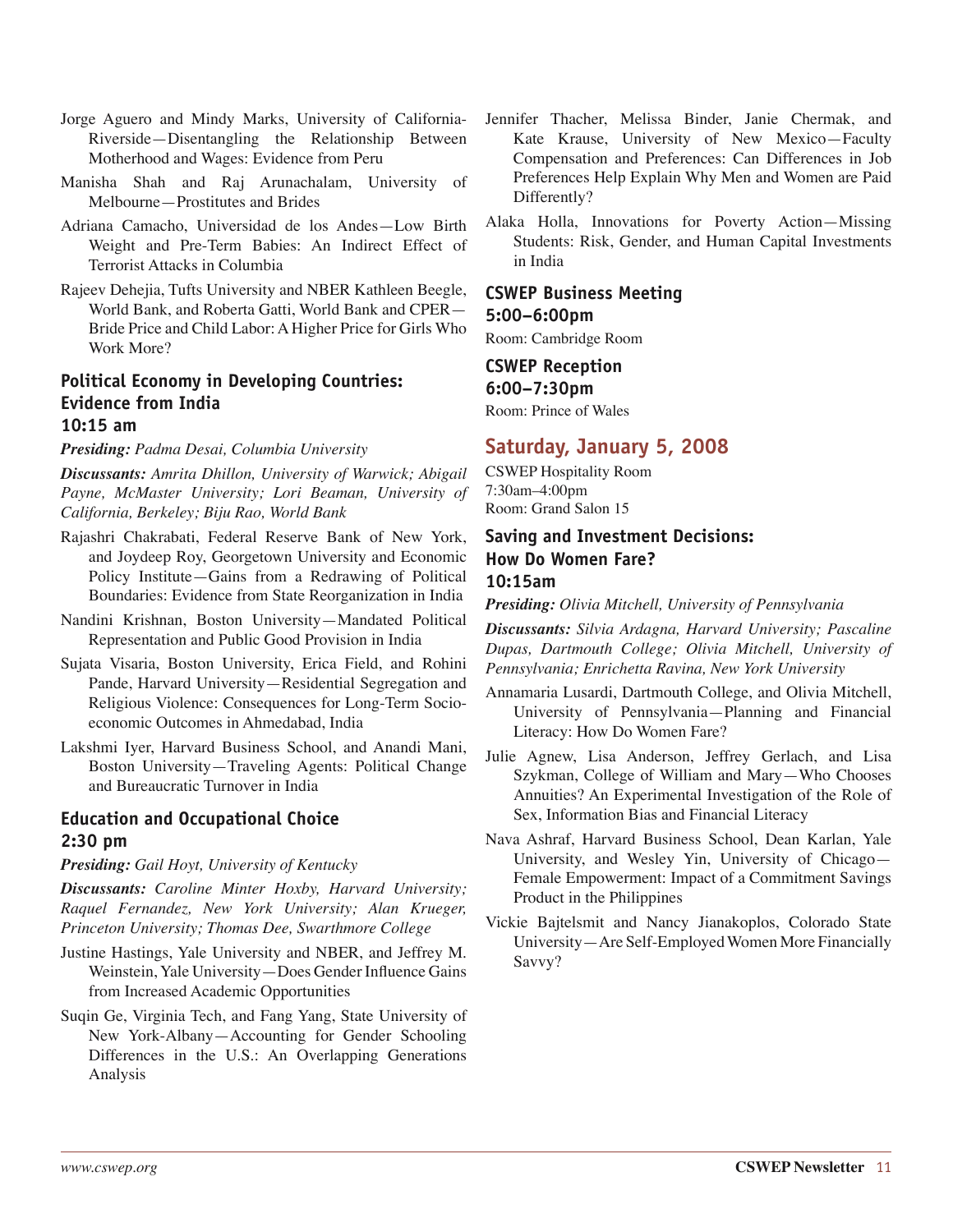# **Sunday January 6, 2008**

CSWEP Hospitality Room 7:30am–12:00pm Room: Grand Salon 15

## **Marriage, Divorce, and Fertility 8:00am**

#### *Presiding: Karine S. Moe, Macalester College*

*Discussants: Joyce P. Jacobsen, Wesleyan University; Lisa Giddings, University of Wisconsin-LaCrosse; Shelly Lundberg, University of Washington; Lucie Schmidt, Williams College* 

- Kasey Buckles, University of Notre Dame—Understanding the Returns to Delayed Childbearing for Working Women
- Kristin Mammen, Barnard College—The Effects of Children's Gender on Divorce and Child Support
- Betsey Stevenson, University of Pennsylvania—Divorce-Law Changes, Household Bargaining, and Married Women's Labor Supply Revisited
- Jungmin Lee, University of Arkansas-Fayetteville and IZA, and AMY FARMER, University of Arkansas-Fayetteville— Impaired Fecundity, Fertility, and Married Women's Labor Supply

## **Health and Education in Developing Countries 10:15am**

*Presiding: Alicia Menendez, University of Chicago* 

*Discussants: Harsha Thirumurthy, University of North Carolina-Chapel Hill; Pascaline Dupas, Dartmouth College; Rema Hanna, New York University; Elaina Rose, University of Washington* 

- Adrienne Lucas, Wellesley College—The Impact of Disease Eradication on Fertility and Education
- Adeline Delavande, Rand Corporation, and Hans-peter Kohler, University of Pennsylvania—Probabilistic Expectations about HIV in Rural Malawi
- Seema Jayachandran, Stanford University, and Paul Glewwe, University of Minnesota—Incentives to Teach Badly? After-School Tutoring in Developing Countries
- Stacey Chen, State University of New York-Albany, Jin-tan Liu, National Taiwan University, and Yen-Chien Chen, National Taiwan University—We Prefer Sons But Does it Matter? Evidence from Taiwanese Administrative Data



# **CSWEP Sponsored Sessions at the 2007 Southern Economic Association Meeting**

*November 18–21, New Orleans, Louisiana*  **CSWEP will sponsor five sessions and a reception.** 

# **Monday, November 19, 2007**

## **Impacts of Social Policy on Family Well-Being and Health Session 7A, 8:00–9:45am**

*Discussants: Kasey Buckles (University of Notre Dame), Aparna Lhila (University of Georgia), and Ken Troske (University of Kentucky).* 

- Do Children Keep Mothers from Developing their Career? Evidence Using State Kindergarten Entrance Age Laws (Rashmi Barua, Boston University)
- Does Physician Quality Affect Hospital Length-of-Stay and Discharge Destination? (Lara Gardner and Sharmila Vishwasrao, Florida Atlantic University)
- Earned Income Tax Credit and the Educational Progress of Single Mothers (Linda Carter, Vanderbilt University)
- Do public goods explain the relationship between income inequality and birth weight? (Aparna Lhila, The University of Georgia)

# **Marriage and Children**

## **Session 7B, 10:00–11:45am**

*Discussants: Joanna Lahey (Texas A&M); Lisa Dickson (University of Maryland-Baltimore; Martha Bailey (University of Michigan); and Melanie Guldi (Mount Holyoke).*

- Starter Marriages (Kasey Buckles, University of Notre Dame and Melanie Guldi, Mt. Holyoke)
- Did Welfare Reform Improve the Academic Performance of Children in Low-Income Households? (Amalia Miller, University of Virginia)
- Abortion and Comstockery: Fertility Control and the 19th Century Demographic Transition (Liz Oltmans Ananat, Duke University and Joanna Lahey, Texas A&M)
- Minimum Drinking Age Laws and Infant Health Outcomes (Angela Fertig, University of Georgia and Tara Watson, Williams College)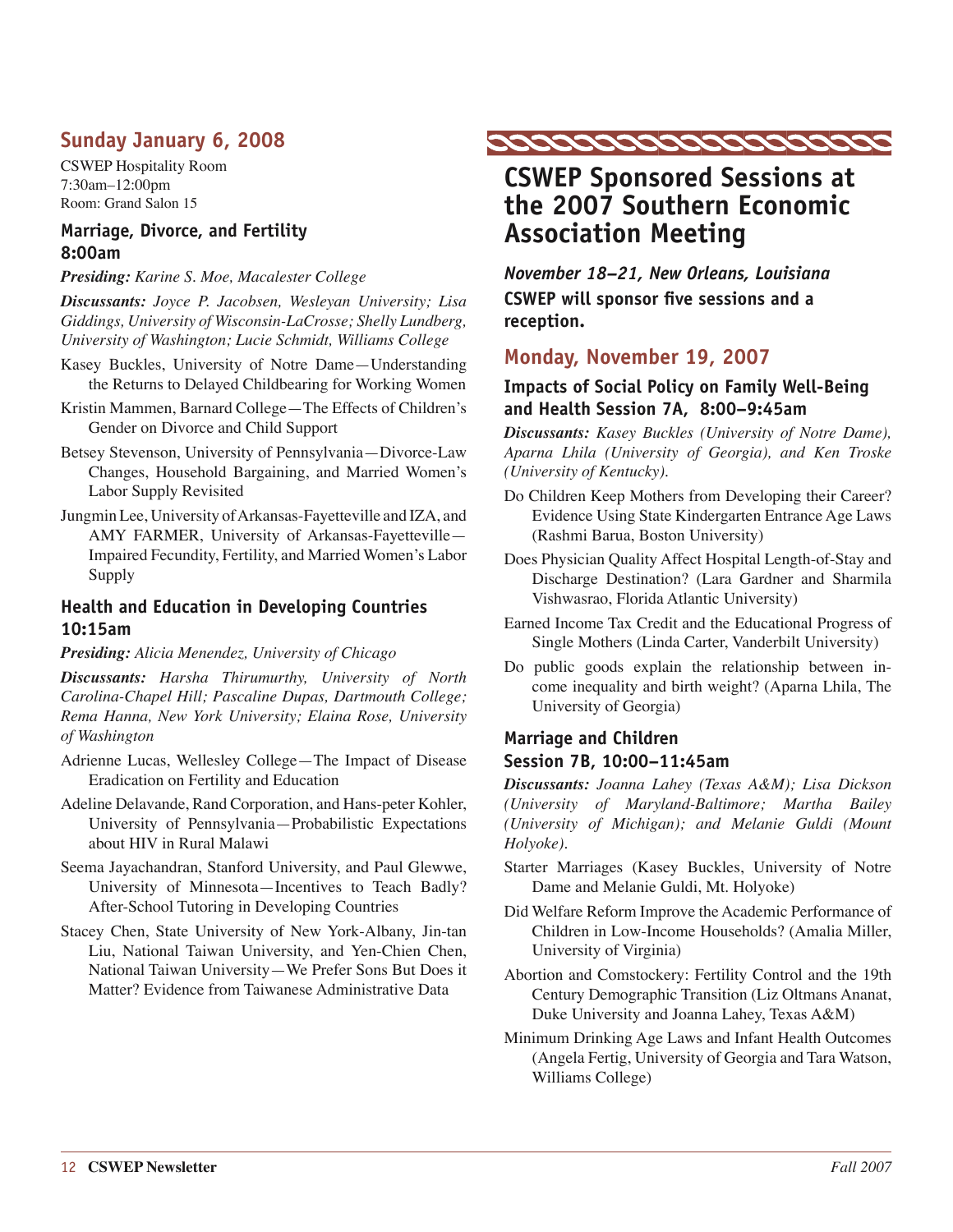## **Issues in Environmental Economics Session 7C, 1:00–2:45pm**

*Discussants: John Whitehead (Appalachian State University), Jonathan Hamilton (University of Florida), and Brandon Koford (University of Kentucky).* 

- Balancing Environmental Protection and Energy Production in the Federal Hydropower Licensing Process (Lea Kosnik, University of Missouri)
- An Economic Framework for Coordinating Climate Policy with the Montreal Protocol (Stephen J. DeCanio, University of California, Santa Barbara and Catherine S. Norman, Johns Hopkins University)
- Dams, Dam Removal and River Restoration: A Hedonic Property Value Analysis (Lynne Lewis, Bates College, Curtis Bohlen, Colby College and Sarah Wilson, Bates College)
- The Distributional Impacts of Climate Change (Jennifer Brown, Fred Loxsom, and Mary Curran, Eastern Connecticut State University)

## **Mothers and Public Policy Session 7D, 3:00–4:45pm**

*Discussants: Scott Hankins (University of Kentucky), Amalia Miller (University of Virginia), Ken Troske (University of Kentucky), and Sally Wallace (University of Georgia).* 

- Smoking and Pregnancy Outcomes Among Young Adults (Angela Fertig and Monica Gaughan, University of Georgia)
- The Effect of Minimum Wage Increases on Less-Educated Single Mothers (Joe Sabia, University of Georgia)
- The Consequences of Welfare Reform for Prenatal WIC Participation and Birth Outcomes (Sarah Hamersma, University of Florida)
- The Earned Income Tax Credit and Poverty among Single Mothers and their Children (Molly Dahl, Congressional Budget Office and Thomas DeLeire, Congressional Budget Office and Michigan State University)

## **CSWEP Reception 6:00–8:00pm in Balcony M**

## **Tuesday, November 20, 2007**

#### **Open Economy Macroeconomics Session 7G, 8:00–9:45am**

*Discussants: Doug Waldo (University of Florida), Georg Schaur (Purdue University and University of Tennessee Knoxville), Jenny Minier (University of Kentucky), and Robert Reed (University of Alabama).* 

- Solving the Country Risk-Business Cycles Disconnect: Endogenous Output Collapse in a Model of Sovereign Default (Enrique G. Mendoza, University of Maryland, IMF and NBER and Vivian Z. Yue, New York University)
- The Dynamics of Valuation and Trade Adjustments in an Emerging Economy: Evidence from South Korea (Huiran Pan University of California, Davis and Oklahoma State University)
- Marginal Product of Capital, Capital Flows and Convergence (Sirsha Chatterjee and Kanda Naknoi, Purdue University)
- Asset price dynamics and the composition of capital inflows in emerging market economies (Katherine Smith, United States Naval Academy and Diego Valderrama, Federal Reserve Bank of San Francisco)



# **Eastern Economic Association Call for Papers**

CSWEP will be sponsoring sessions at the Eastern Economics Association meetings. The meetings will be held in Boston at the Boston Park Plaza Hotel on March 7–9, 2008. In addition to a session on gender differences, CSWEP session topics are open and all abstracts are welcome. One-page abstracts should include your name, affiliation, mail and e-mail address, and phone and fax numbers. Abstracts can be sent via mail or email.

**Abstracts should be submitted by November 7, 2007 to**  Linda Bell

Haverford College 370 Lancaster Avenue Haverford, PA 19041 lbell@haverford.edu Phone: 610-896-1014

Please note that your CSWEP abstract submission is distinct from submissions in response to the EEA general call for papers. Any abstract not accepted for a CSWEP sponsored session will be passed on to the EEA. Further information on the EEA meetings is available at http://www.iona.edu/eea/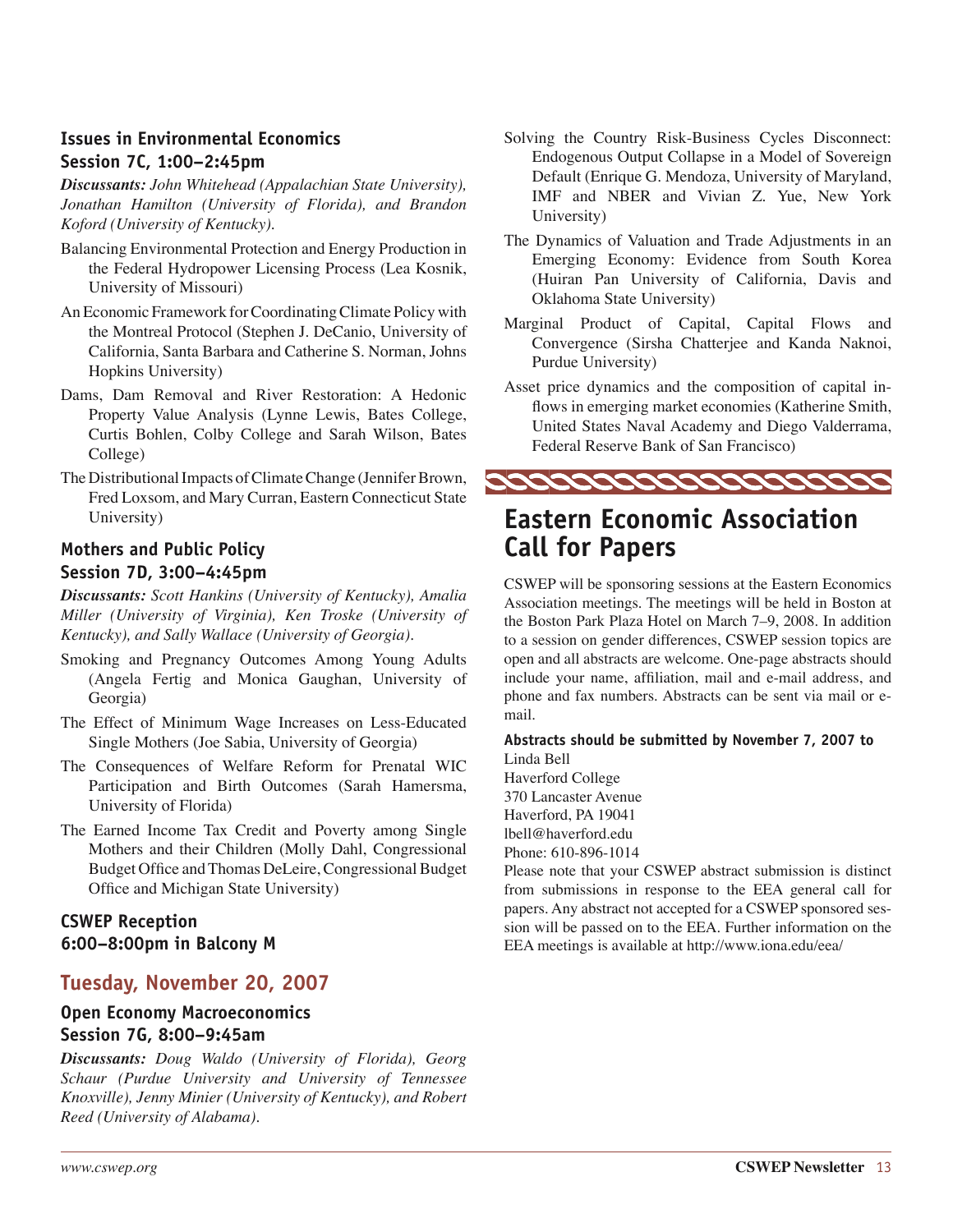

# **Western Economic Association Call for Papers**

CSWEP will be sponsoring sessions at the 2008 Western Economic Association (WEA) meetings, to be held at the Sheraton Waikiki in Honolulu, Hawaii, June 29–July 3, 2008. Deadline for submission of session proposals is December 1, 2007.

*One or two sessions are available for persons submitting an entire session (3 or 4 papers) or a complete panel on a specific topic in any area of economics.* The organizers should prepare a proposal for a session (including chair, abstracts, and discussants) or panel (including chair and participants) and submit by email before December 1, 2007.

*One or two additional sessions* will be organized by the Western representative. Abstracts for papers in the topic areas of gender or race/ethnicity; economic history; economic development; or economics of education are particularly solicited. Abstracts in other areas are also welcome.

#### **Please email complete session proposals, panel discussion proposals, or abstracts (1–2 pages, include names of authors, affiliations, addresses, email contacts, paper title) by December 1, 2007 to:**

Martha Olney, CSWEP Western Representative Adjunct Professor of Economics University of California, Berkeley Email: molney@econ.berkeley.edu Phone: 510-642-6083

Fax: 510-642-6615 (include cover sheet; fax is for entire department)

Please note that this submission is separate from any submission sent in response to the WEA's general call for papers. For more information on the WEA meetings, please see http:// www.weainternational.org/conferences.htm



# **January 2009 American Economic Association Meeting Call for Abstracts**

**CSWEP** will sponsor sessions at the January 2009 American Economic Association meetings in San Francisco. We will be organizing three sessions on gender-related topics and three sessions on public economics topics. Accepted papers will be considered for publication in the Papers and Proceedings issue of the *American Economic Review*. E-mail a cover letter (specifying to which set of sessions the paper is being submitted) and a copy of a one- to two-page abstract (250–1000 words), clearly labeled with the paper title, authors' names, and *contact information for all the authors* by January 11, 2008 to cswep@tufts.edu.

# **Summer Economics Fellows Program**

**Purpose:** To increase the participation and advancement of women and underrepresented minorities in economics, the fellowship allows the fellow to spend a summer in residence at a sponsoring research institution such as a Federal Reserve Bank or other public agency.

**Overview:** Sponsored by the American Economic Association and the National Science Foundation, summer economics fellowships are available to senior graduate students and junior faculty. During their residency, fellows participate as members of the research community while engaged in a research project of their own choosing. Fellows will be mentored by experienced economists both on scientific issues, and career issues such as negotiating publications, the job market, and advancement strategies. Fellows are encouraged to present a research seminar at the sponsoring agency during their fellowship. Fellows are typically either junior faculty or graduate students at the dissertation stage. Fellows are to be chosen by the program with the agreement of the sponsoring institution in line with the goal of advancing the participation of women and underrepresented minorities in the economics profession, the fit of a candidate with the activities of the research group at the sponsoring institution, and the value of the proposed research to advancing the sponsoring institution's own goals.

#### **Participating Programs for Summer of 2008**

The Federal Reserve Bank of Boston The Federal Reserve Bank of New York The Federal Reserve Bank of San Francisco The Board of Governors of the Federal Reserve

**Application:** Applicants are asked to apply directly to the program, but are welcome to indicate a preference for a particular sponsor. Applicants should include a c.v. and one page description of their proposed research, as well as the applicant information form. (A cover letter is not necessary.) Graduate students should include a letter of recommendation from a faculty member; junior faculty may include such a letter from a senior faculty member. Fellowships are open to all economists without regard to gender or minority status, although the goal of the program, advancing the careers of women and underrepresented minorities, will drive the selection process. For example, in seeking to advance women in the economics profession an institution may sponsor a couple, or a male partner of a female economist, or otherwise sponsor a male economist whose participation would assist the general goal of advancing women in the profession. Please send applications to CSWEP@tufts.edu. **Preference in consideration will be given to applications received by February 1, 2008.**

**Administration:** The program is administered by an ad hoc committee appointed by the Chairs of CSWEP and CSMGEP.

**For further information,** visit http://www.cswep.org/sum merfellows/index.htm or contact Dick Startz, Summer Fellows Program Coordinator at aeansfsf@u.washington.edu.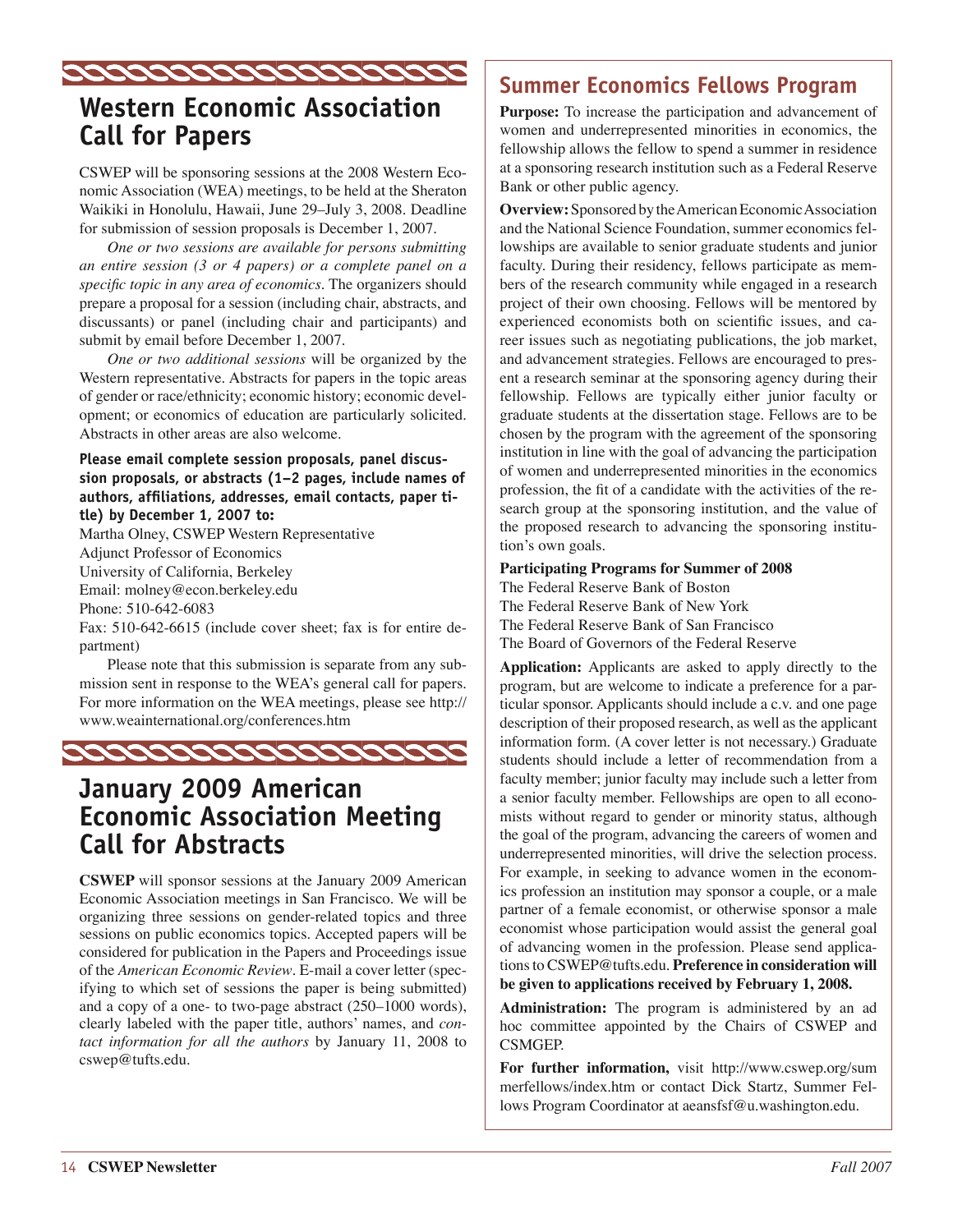# **BRAG BOX**

**"We need every day to herald some woman's achievements... go ahead and boast!" —Carolyn Shaw Bell**

**Marjorie Baldwin** has been appointed Director of the School of Health Management and Policy in the W. P. Carey School of Business at Arizona State University.

**Linda Bell** has been named Provost of Haverford College.

**Susan Collins** has been named the Joan and Sanford Weill Dean of Public Policy at the University of Michigan.

**Judy Chevalier** has been appointed Deputy Provost for Faculty Development at Yale University.

**Fiona Scott Morton** has been appointed Associate Dean for Faculty Development at Yale School of Management



# **Committee on the Status of Women in the Economics Profession**

# **HOW TO RENEW/BECOME A CSWEP ASSOCIATE**

CSWEP is a subcommittee of the AEA, charged with addressing the status of women in the economics profession. It publishes a three-times-a-year newsletter that examines issues such as how to get papers published, how to get on the AEA program, how to network, working with graduate students, and family leave policies. CSWEP also organizes sessions at the annual meetings of the AEA and the regional economics associations, runs mentoring workshops, and publishes an annual report on the status of women in the economics profession.

CSWEP depends on the generosity of its associates to continue its activities. If you are already a CSWEP associate and have not sent in your donation for the current year (January 2007-December 2007) we urge you to renew your status. All donations are tax-deductible. If CSWEP is new to you, please visit our website, www.cswep.org to learn more about us. Students receive free complimentary CSWEP associate status. Just indicate your student status below.

Thank you!

If you wish to renew/become an associate of CSWEP you have two options:

## **OPTION 1: ONLINE PAYMENT BY CREDIT CARD**

Go to www.cswep.org/howto.htm and follow the "Online Payment by Credit Card" link. It's quick, convenient and secure. We accept Mastercard, Visa and American Express.

## **OPTION 2: MAIL**

If paying by check please send your donation by mail to: CSWEP, c/o Joan Haworth, Ph.D. 4901 Tower Court

Tallahassee, FL 32303

(Please make check payable to CSWEP.) If you are a student, fill out the form below and send it to the same address.

NAME: \_\_\_\_\_\_\_\_\_\_\_\_\_\_\_\_\_\_\_\_\_\_\_\_\_\_\_\_\_\_\_\_\_\_\_\_\_\_\_\_\_\_\_\_\_\_\_\_\_\_\_\_\_\_\_\_\_\_\_\_\_\_\_\_\_\_\_\_\_\_\_\_\_\_\_\_\_

MAILING ADDRESS:

CITY, STATE, ZIP:

E-MAIL ADDRESS: \_\_\_\_\_\_\_\_\_\_\_\_\_\_\_\_\_\_\_\_\_\_\_\_\_\_\_\_\_\_\_\_\_\_\_\_\_\_\_\_\_\_Please supply this information if you are willing to receive emails from us. It saves CSWEP money and is another way to support our activities.

 $\Box$  check here if currently an AEA member

 $\square$  check here if currently a student Institution:

Expected graduation date:

I authorize CSWEP to release my contact information to other organizations that wish to share information of interest with CSWEP members.  $\Box$  yes  $\Box$  no

Donation Amount:  $\Box$  \$25.00 (associate level)  $\Box$  \$50.00  $\Box$  \$75.00  $\Box$  \$100.00  $\Box$  Other  $\Box$ 

Please visit our website www.cswep.org.

To no longer receive mail from CSWEP, please email cswepmembers@ersgroup.com or write to the address provided above.